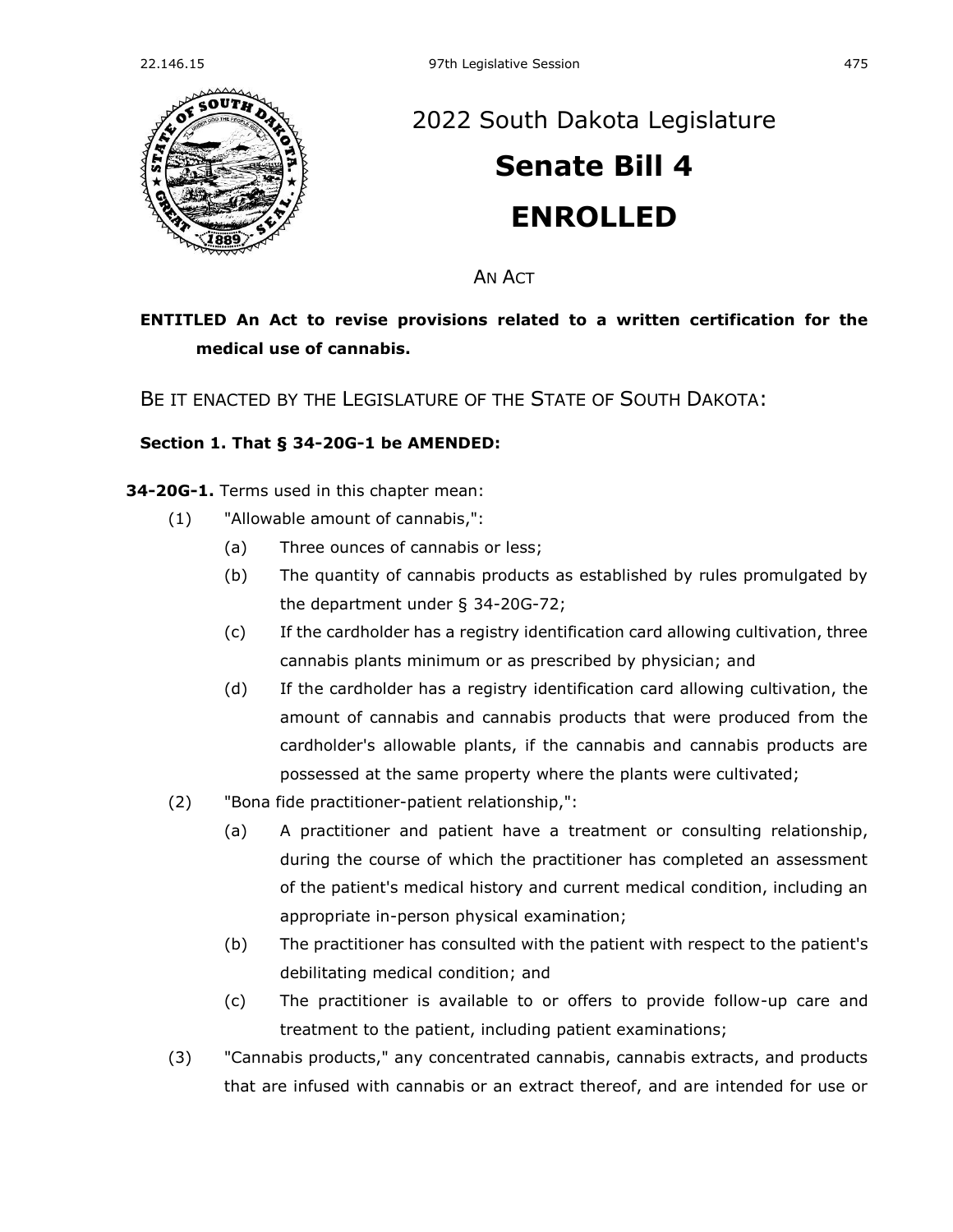consumption by humans. The term includes edible cannabis products, beverages, topical products, ointments, oils, and tinctures;

- (4) "Cannabis product manufacturing facility," an entity registered with the department pursuant to this chapter that acquires, possesses, manufactures, delivers, transfers, transports, supplies, or sells cannabis products to a medical cannabis dispensary;
- (5) "Cannabis testing facility" or "testing facility," an independent entity registered with the department pursuant to this chapter to analyze the safety and potency of cannabis;
- (6) "Cardholder," a qualifying patient or a designated caregiver who has been issued and possesses a valid registry identification card;
- (7) "Cultivation facility," an entity registered with the department pursuant to this chapter that acquires, possesses, cultivates, delivers, transfers, transports, supplies, or sells cannabis and related supplies to a medical cannabis establishment;
- (8) "Debilitating medical condition,":
	- (a) A chronic or debilitating disease or medical condition or its treatment that produces one or more of the following: cachexia or wasting syndrome; severe, debilitating pain; severe nausea; seizures; or severe and persistent muscle spasms, including those characteristic of multiple sclerosis; or
	- (b) Any other medical condition or its treatment added by the department, as provided for in § [34-20G-26;](https://sdlegislature.gov/Statutes?Statute=34-20G-26)
- (9) "Department," the Department of Health;
- (10) "Designated caregiver," a person who:
	- (a) Is at least twenty-one years of age;
	- (b) Has agreed to assist with a qualifying patient's medical use of cannabis;
	- (c) Has not been convicted of a disqualifying felony offense; and
	- (d) Assists no more than five qualifying patients with the medical use of cannabis, unless the designated caregiver's qualifying patients each reside in or are admitted to a health care facility or residential care facility where the designated caregiver is employed;
- (11) "Disqualifying felony offense," a violent crime that was classified as a felony in the jurisdiction where the person was convicted;
- (12) "Edible cannabis products," any product that:
	- (a) Contains or is infused with cannabis or an extract thereof;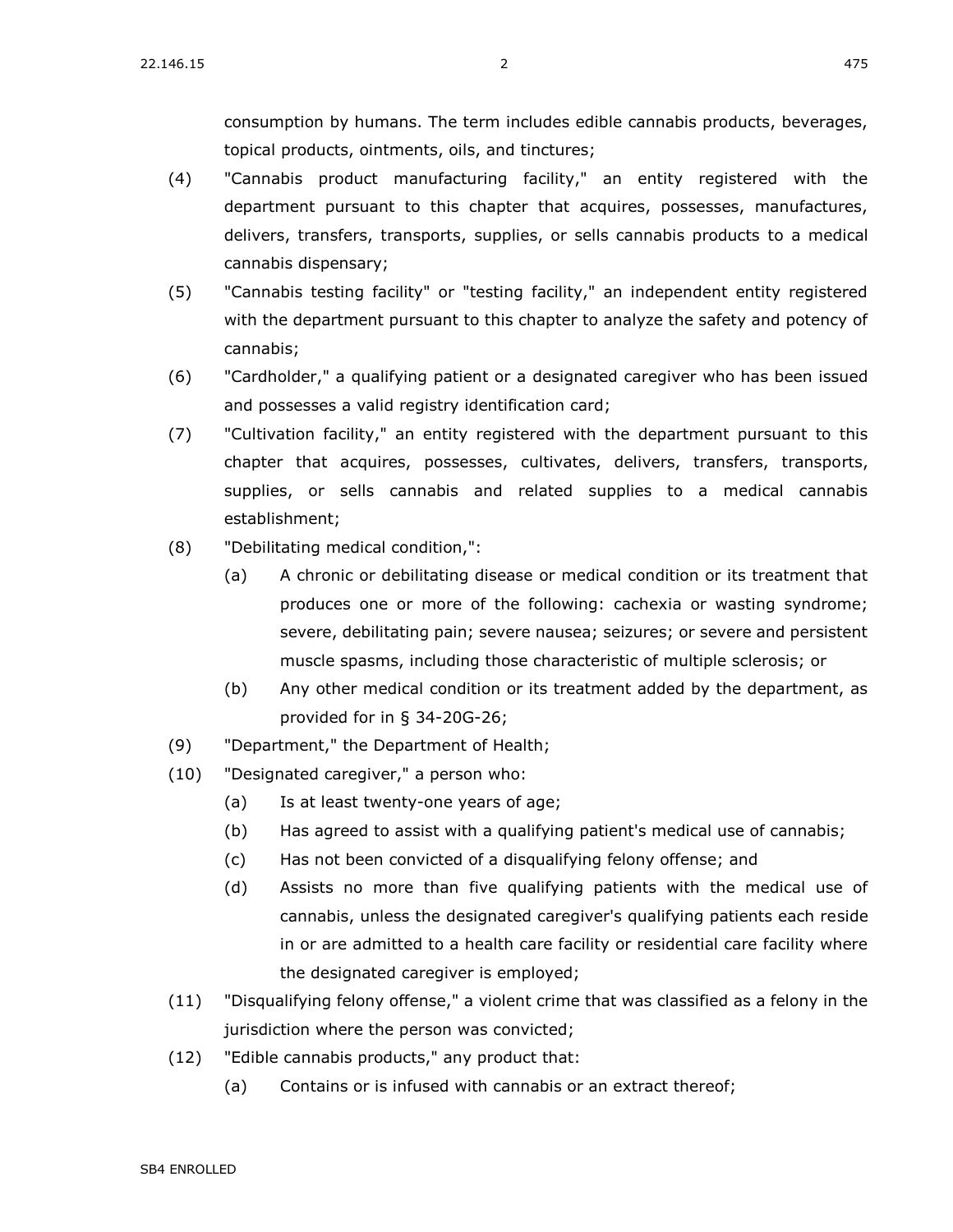- (b) Is intended for human consumption by oral ingestion; and
- (c) Is presented in the form of foodstuffs, beverages, extracts, oils, tinctures, or other similar products;
- (13) "Enclosed, locked facility," any closet, room, greenhouse, building, or other enclosed area that is equipped with locks or other security devices that permit access only by a cardholder or a person allowed to cultivate the plants. Two or more cardholders who reside in the same dwelling may share one enclosed, locked facility for cultivation;
- $(14)$  "Medical cannabis" or "cannabis," marijuana as defined in § [22-42-1;](https://sdlegislature.gov/Statutes?Statute=22-42-1)
- (15) "Medical cannabis dispensary" or "dispensary," an entity registered with the department pursuant to this chapter that acquires, possesses, stores, delivers, transfers, transports, sells, supplies, or dispenses cannabis, cannabis products, paraphernalia, or related supplies and educational materials to cardholders;
- (16) "Medical cannabis establishment," a cultivation facility, a cannabis testing facility, a cannabis product manufacturing facility, or a dispensary;
- (17) "Medical cannabis establishment agent," an owner, officer, board member, employee, or volunteer at a medical cannabis establishment;
- (18) "Medical use," includes the acquisition, administration, cultivation, manufacture, delivery, harvest, possession, preparation, transfer, transportation, or use of cannabis or paraphernalia relating to the administration of cannabis to treat or alleviate a registered qualifying patient's debilitating medical condition or symptom associated with the patient's debilitating medical condition. The term does not include:
	- (a) The cultivation of cannabis by a nonresident cardholder;
	- (b) The cultivation of cannabis by a cardholder who is not designated as being allowed to cultivate on the cardholder's registry identification card; or
	- (c) The extraction of resin from cannabis by solvent extraction unless the extraction is done by a cannabis product manufacturing facility;
- (19) "Nonresident cardholder," a person who:
	- (a) Has been diagnosed with a debilitating medical condition, or is the parent, guardian, conservator, or other person with authority to consent to the medical treatment of a person who has been diagnosed with a debilitating medical condition;
	- (b) Is not a resident of this state or who has been a resident of this state for fewer than forty-five days;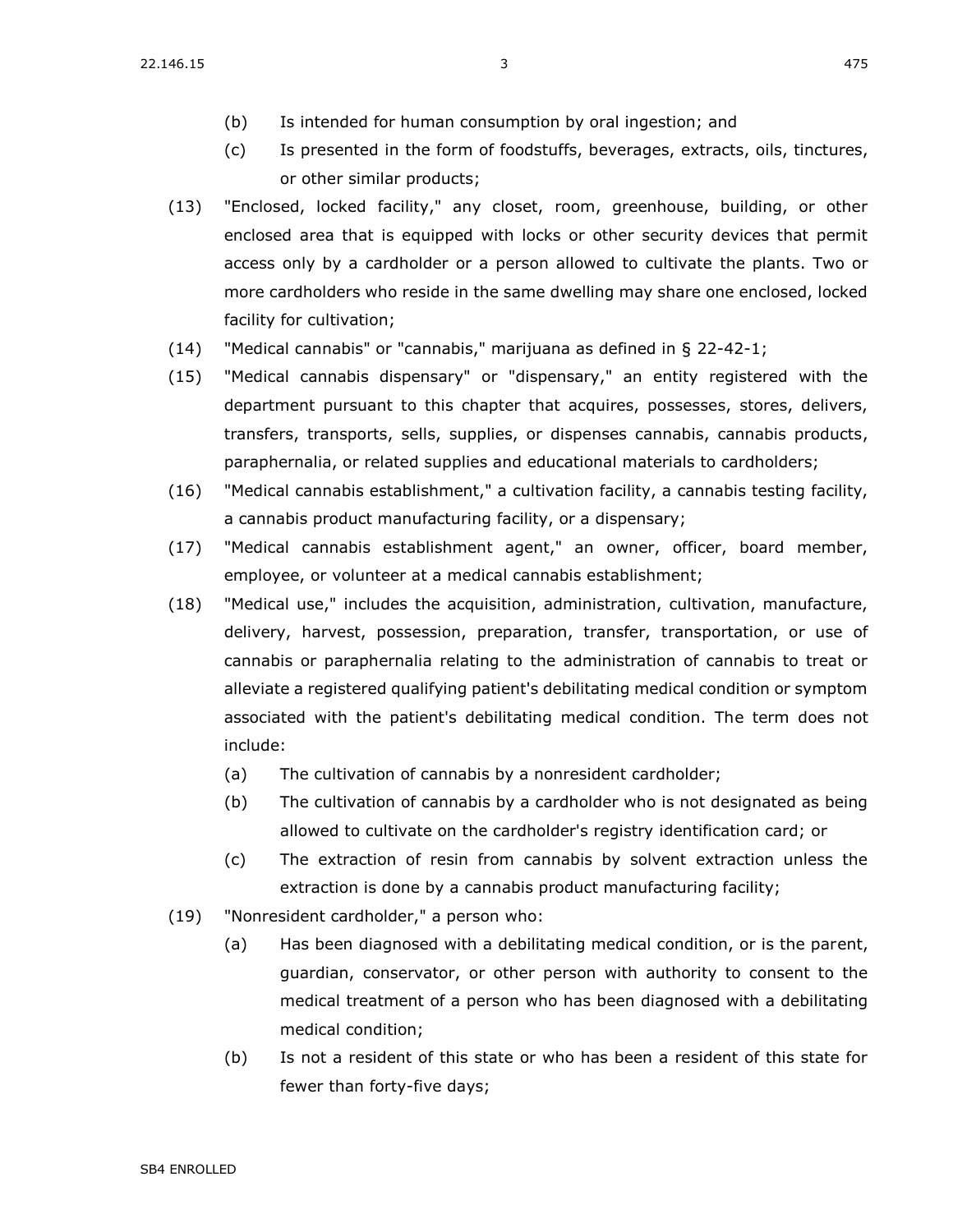- (c) Was issued a currently valid registry identification card or its equivalent by another state, district, territory, commonwealth, insular possession of the United States, or country recognized by the United States that allows the person to use cannabis for medical purposes in the jurisdiction of issuance; and
- (d) Has submitted any documentation required by the department, and has received confirmation of registration;
- (20) "Practitioner," a physician who is licensed with authority to prescribe drugs to humans. In relation to a nonresident cardholder, the term means a person who is licensed with authority to prescribe drugs to humans in the state of the patient's residence;
- (21) "Qualifying patient," a person who has been diagnosed by a practitioner as having a debilitating medical condition;
- (22) "Registry identification card," a document issued by the department that identifies a person as a registered qualifying patient or registered designated caregiver, or documentation that is deemed a registry identification card pursuant to §§ [34-20G-](https://sdlegislature.gov/Statutes?Statute=34-20G-29)[29](https://sdlegislature.gov/Statutes?Statute=34-20G-29) to [34-20G-42,](https://sdlegislature.gov/Statutes?Statute=34-20G-42) inclusive; and
- (23) "Written certification," a document dated and signed by a practitioner:
	- (a) Stating that the patient has a qualifying debilitating medical condition or symptom associated with the debilitating medical condition;
	- (b) Affirming that the document is made in the course of a bona fide practitioner-patient relationship;
	- (c) Specifying the qualifying patient's debilitating medical condition; and
	- (d) Specifying the expiration date of the qualifying patient's written certification, pursuant to § [34-20G-43.](https://sdlegislature.gov/Statutes?Statute=34-20G-43)

### **Section 2. [That § 34-20G-43 be AMENDED:](https://sdlegislature.gov/Statutes?Statute=34-20G-43)**

**[34-20G-43.](https://sdlegislature.gov/Statutes?Statute=34-20G-43)** The registry identification card of a qualifying patient and designated caregiver, if any, expires on the date noted by the practitioner in the qualifying patient's written certification, not to exceed one year after the date of issue.